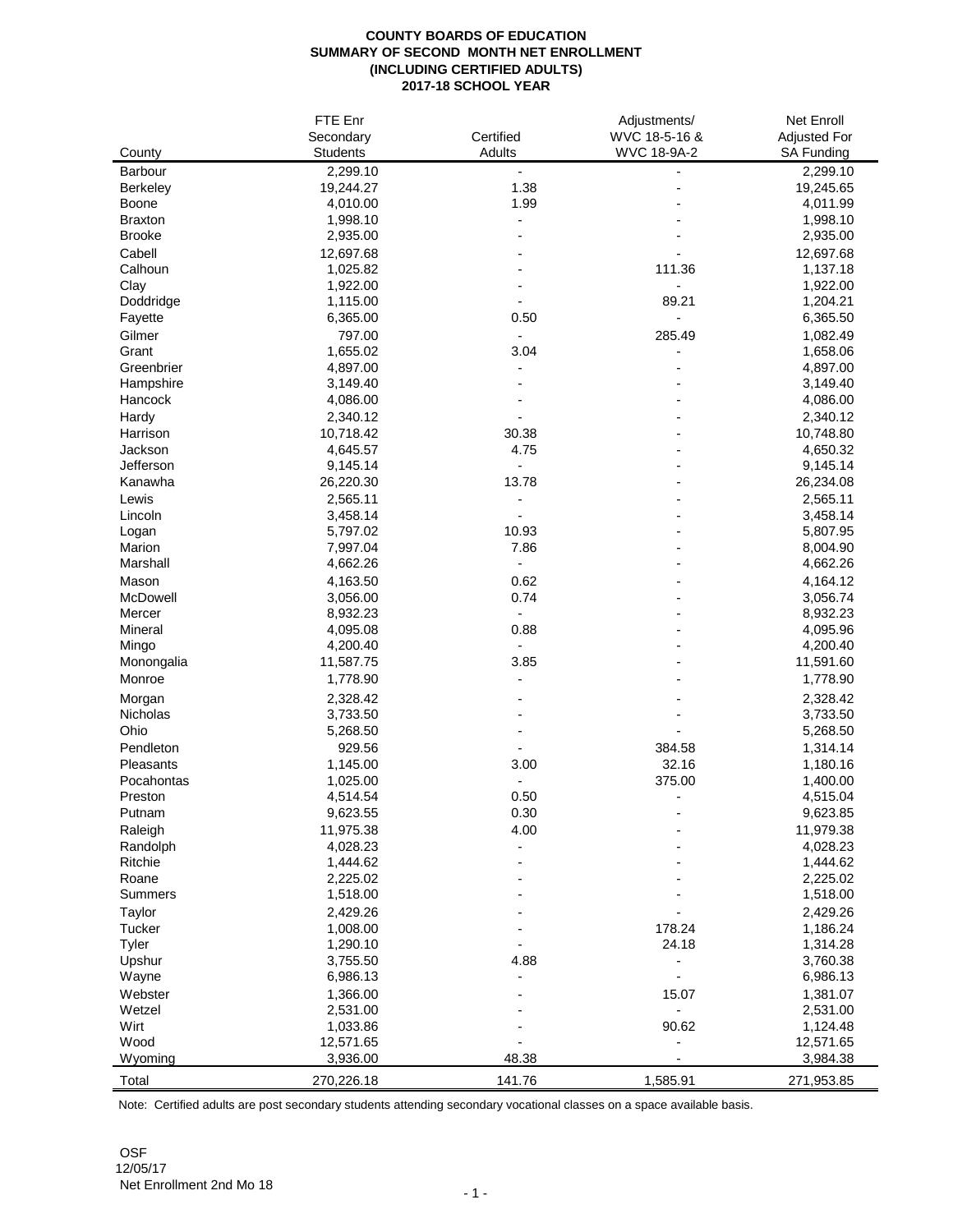## **COUNTY BOARDS OF EDUCATION COMPARISION OF SECOND MONTH NET ENROLLMENT (INCLUDING CERTIFIED ADULTS) 2016-17 AND 2017-18 SCHOOL YEARS**

|                                 | 2016-17<br>Net Enroll | 2017-18<br>Net Enroll |                    |                      |
|---------------------------------|-----------------------|-----------------------|--------------------|----------------------|
|                                 | <b>Adjusted For</b>   | <b>Adjusted For</b>   |                    | Pct.                 |
| County                          | SA Funding            | SA Funding            | Difference         | Change               |
| Barbour                         | 2,319.28              | 2,299.10              | (20.18)            | $-0.87%$             |
| Berkeley                        | 18,958.61             | 19,245.65             | 287.04             | 1.51%                |
| Boone                           | 4,179.00              | 4,011.99              | (167.01)           | $-4.00%$             |
| <b>Braxton</b><br><b>Brooke</b> | 2,035.52<br>2,964.06  | 1,998.10<br>2,935.00  | (37.42)<br>(29.06) | $-1.84%$<br>$-0.98%$ |
| Cabell                          | 12,845.98             | 12,697.68             | (148.30)           | $-1.15%$             |
| Calhoun                         | 1,154.20              | 1,137.18              | (17.02)            | $-1.47%$             |
| Clay                            | 1,938.00              | 1,922.00              | (16.00)            | $-0.83%$             |
| Doddridge                       | 1,245.76              | 1,204.21              | (41.55)            | $-3.34%$             |
| Fayette                         | 6,489.00              | 6,365.50              | (123.50)           | $-1.90%$             |
| Gilmer                          | 1,100.41              | 1,082.49              | (17.92)            | $-1.63%$             |
| Grant                           | 1,680.43              | 1,658.06              | (22.37)            | $-1.33%$             |
| Greenbrier                      | 4,959.08              | 4,897.00              | (62.08)            | $-1.25%$             |
| Hampshire                       | 3,254.02              | 3,149.40              | (104.62)           | $-3.22%$             |
| Hancock                         | 4,064.50              | 4,086.00              | 21.50              | 0.53%                |
| Hardy<br>Harrison               | 2,373.84<br>10,720.19 | 2,340.12<br>10,748.80 | (33.72)<br>28.61   | $-1.42%$<br>0.27%    |
| Jackson                         | 4,722.00              | 4,650.32              | (71.68)            | $-1.52%$             |
| Jefferson                       | 9,172.68              | 9,145.14              | (27.54)            | $-0.30%$             |
| Kanawha                         | 26,638.44             | 26,234.08             | (404.36)           | $-1.52%$             |
| Lewis                           | 2,558.77              | 2,565.11              | 6.34               | 0.25%                |
| Lincoln                         | 3,527.45              | 3,458.14              | (69.31)            | $-1.96%$             |
| Logan                           | 5,849.99              | 5,807.95              | (42.04)            | $-0.72%$             |
| Marion                          | 8,104.80              | 8,004.90              | (99.90)            | $-1.23%$             |
| Marshall                        | 4,593.03              | 4,662.26              | 69.23              | 1.51%                |
| Mason                           | 4,150.63              | 4,164.12              | 13.49              | 0.33%                |
| McDowell                        | 3,203.72              | 3,056.74              | (146.98)           | $-4.59%$             |
| Mercer                          | 9,199.69              | 8,932.23              | (267.47)           | $-2.91%$             |
| Mineral<br>Mingo                | 4,150.31<br>4,195.65  | 4,095.96<br>4,200.40  | (54.35)<br>4.75    | $-1.31%$<br>0.11%    |
| Monongalia                      | 11,438.05             | 11,591.60             | 153.55             | 1.34%                |
| Monroe                          | 1,824.20              | 1,778.90              | (45.30)            | $-2.48%$             |
| Morgan                          | 2,317.73              | 2,328.42              | 10.69              | 0.46%                |
| Nicholas                        | 3,775.08              | 3,733.50              | (41.58)            | $-1.10%$             |
| Ohio                            | 5,332.40              | 5,268.50              | (63.90)            | $-1.20%$             |
| Pendleton                       | 1,327.26              | 1,314.14              | (13.12)            | $-0.99%$             |
| Pleasants                       | 1,172.63              | 1,180.16              | 7.53               | 0.64%                |
| Pocahontas                      | 1,400.00              | 1,400.00              |                    | 0.00%                |
| Preston<br>Putnam               | 4,502.96<br>9,728.75  | 4,515.04<br>9,623.85  | 12.08<br>(104.90)  | 0.27%                |
|                                 | 12,135.08             |                       |                    | $-1.08%$             |
| Raleigh<br>Randolph             | 4,036.03              | 11,979.38<br>4,028.23 | (155.70)<br>(7.80) | $-1.28%$<br>$-0.19%$ |
| Ritchie                         | 1,434.50              | 1,444.62              | 10.12              | 0.71%                |
| Roane                           | 2,302.06              | 2,225.02              | (77.04)            | $-3.35%$             |
| <b>Summers</b>                  | 1,559.00              | 1,518.00              | (41.00)            | $-2.63%$             |
| Taylor                          | 2,447.78              | 2,429.26              | (18.52)            | $-0.76%$             |
| Tucker                          | 1,182.08              | 1,186.24              | 4.16               | 0.35%                |
| Tyler                           | 1,324.19              | 1,314.28              | (9.91)             | $-0.75%$             |
| Upshur                          | 3,780.68              | 3,760.38              | (20.30)            | $-0.54%$             |
| Wayne                           | 7,119.88              | 6,986.13              | (133.75)           | $-1.88%$             |
| Webster                         | 1,397.80              | 1,381.07              | (16.73)            | $-1.20%$             |
| Wetzel<br>Wirt                  | 2,548.96<br>1,120.63  | 2,531.00<br>1,124.48  | (17.96)<br>3.85    | $-0.70%$<br>0.34%    |
| Wood                            | 12,830.50             | 12,571.65             | (258.85)           | $-2.02%$             |
| Wyoming                         | 4,034.38              | 3,984.38              | (50.00)            | $-1.24%$             |
|                                 |                       |                       |                    |                      |
| Total                           | 274,421.65            | 271,953.85            | (2,467.80)         | $-0.90%$             |

OSF

12/05/17

Net Enrollment 2nd Mo 18 - 2 -